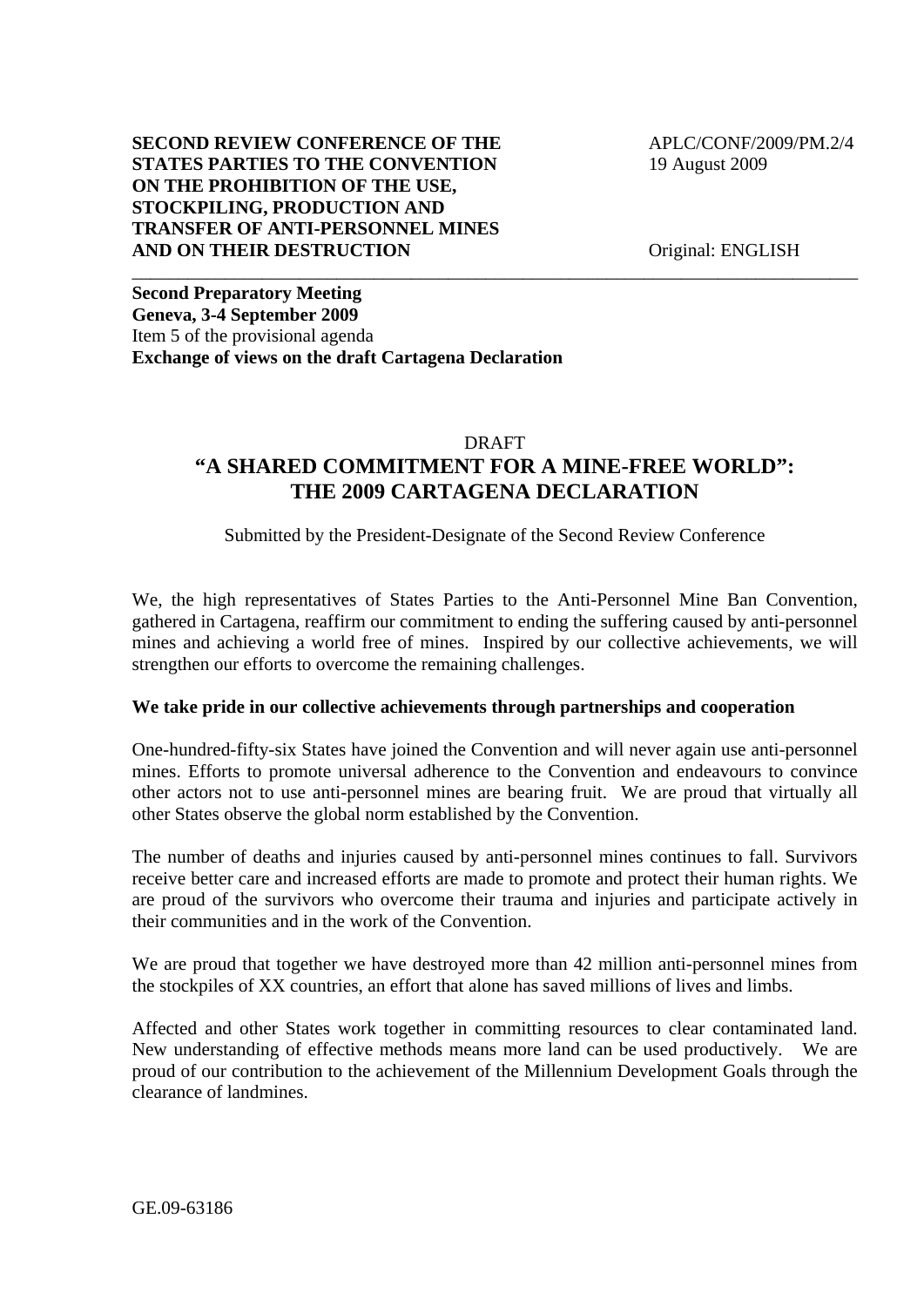APLC/CONF/2004/PM.2/4 Page 2

We are proud of the partnership we have built between affected and other States, international organisations and civil society who continue to pursue together our common goal of a world free of mines and free from the suffering and hardship they cause.

We are proud that the Convention has strengthened International Humanitarian Law and inspired the development of other instruments for the protection of civilians.

## **We acknowledge that significant challenges remain**

We continue to be gravely concerned about the thousands of women, girls, boys and men maimed or killed by anti-personnel mines every year, and about the situation for all survivors who have the right to a life in dignity. We have confronted the serious challenge caused by three States Parties' non-compliance with the obligation to destroy their stockpiled anti-personnel mines. Clearance of mined areas has been too slow and too many States Parties have requested extensions of their 10 year deadlines. Resources are often insufficient or inefficiently used. People living in affected areas remain at risk and development is hindered. Some States outside the Convention and several armed non-state actors continue to use anti-personnel mines. This is against the humanitarian objectives of the Convention and the global norm it establishes and this use must stop.

Despite great efforts and much progress, we have still not been able to fulfil the promises we as States Parties to the Convention have made to survivors and to people living with the daily threat of being killed or maimed by anti-personnel mines.

We are determined to do more to live up to our commitments.

# **We reaffirm our commitment to ending the suffering caused by anti-personnel mines**

We will be guided by the humanitarian imperative that led to the Convention.

We will ensure compliance with the legal obligations set out in the Convention as this remains the most important task in our work to end the suffering caused by anti-personnel mines.

We will build our victim assistance efforts on the highest international standards to fulfil the rights and fundamental freedoms of survivors and other persons with disabilities. We will ensure their full and effective participation and inclusion in the social, cultural, economic and political life of their communities.

We are determined to resolve without delay all cases of non-compliance with the obligation to destroy stockpiled anti-personnel mines, and to work diligently to prevent non-compliance in the future.

We condemn the use of anti-personnel mines by any actor,

We will identify, mobilise and use resources more effectively, based on needs determined through national priorities and through international and regional cooperation and assistance.